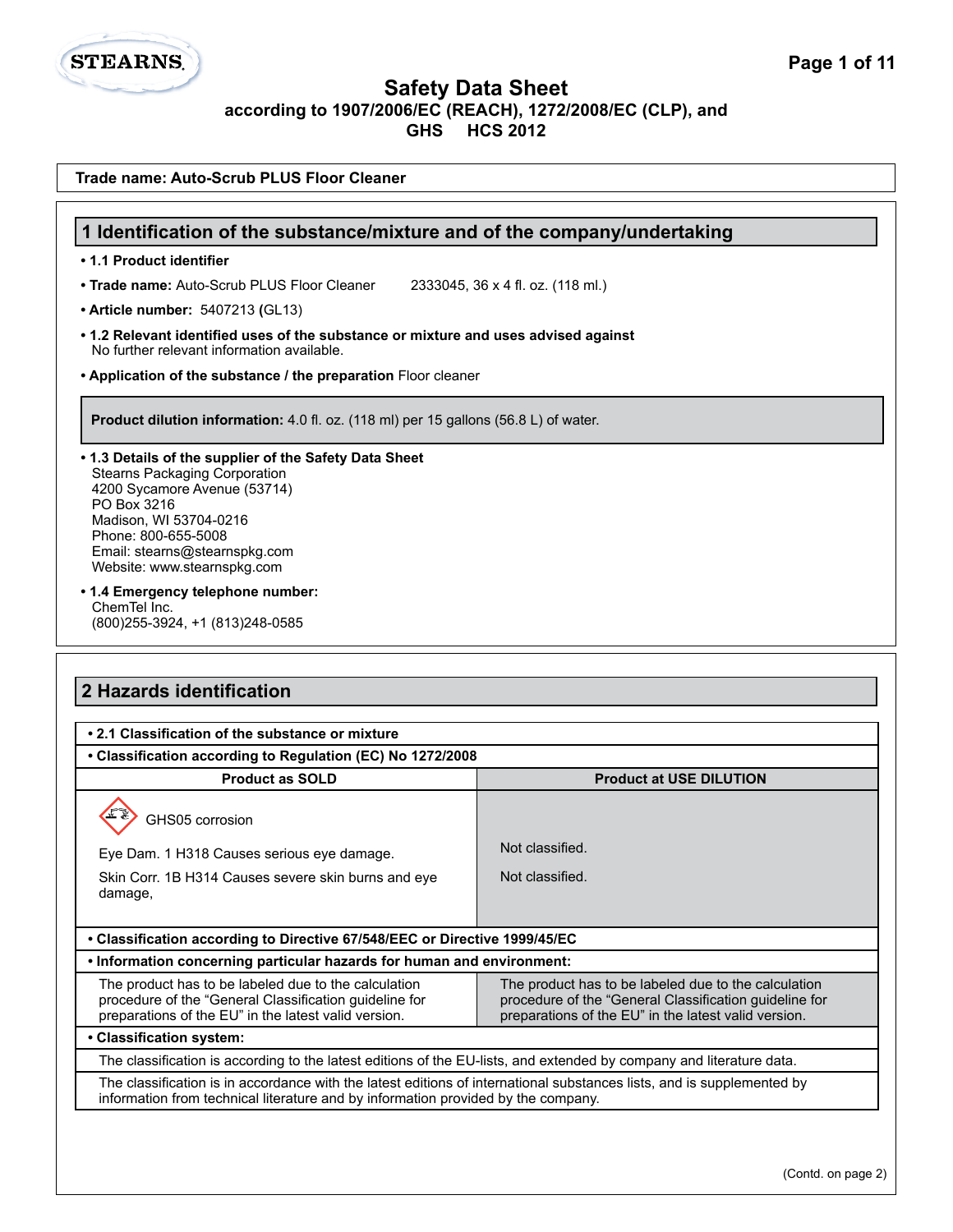#### **Trade name: Auto-Scrub PLUS Floor Cleaner**

(Contd. from page 1)

| · Additional information:                                                                                                                                                                                                                                                                                                                                                                                                                                                                                                                                                                                                                                                                                                                                                                                                                                                                                                                                |                                                                                                                                                                                            |  |
|----------------------------------------------------------------------------------------------------------------------------------------------------------------------------------------------------------------------------------------------------------------------------------------------------------------------------------------------------------------------------------------------------------------------------------------------------------------------------------------------------------------------------------------------------------------------------------------------------------------------------------------------------------------------------------------------------------------------------------------------------------------------------------------------------------------------------------------------------------------------------------------------------------------------------------------------------------|--------------------------------------------------------------------------------------------------------------------------------------------------------------------------------------------|--|
| Concentrated product is corrosive as shown in this document. When diluted at least 1:1 (50% or less solution) with water,<br>product is non-hazardous.                                                                                                                                                                                                                                                                                                                                                                                                                                                                                                                                                                                                                                                                                                                                                                                                   |                                                                                                                                                                                            |  |
| • 2.2 Label elements                                                                                                                                                                                                                                                                                                                                                                                                                                                                                                                                                                                                                                                                                                                                                                                                                                                                                                                                     |                                                                                                                                                                                            |  |
| • Labeling according to Regulation (EC) No 1272/2008                                                                                                                                                                                                                                                                                                                                                                                                                                                                                                                                                                                                                                                                                                                                                                                                                                                                                                     |                                                                                                                                                                                            |  |
| <b>Product as SOLD</b>                                                                                                                                                                                                                                                                                                                                                                                                                                                                                                                                                                                                                                                                                                                                                                                                                                                                                                                                   | <b>Product at USE DILUTION</b>                                                                                                                                                             |  |
| The product is classified and labeled according to the CLP regulation.                                                                                                                                                                                                                                                                                                                                                                                                                                                                                                                                                                                                                                                                                                                                                                                                                                                                                   | The mixture does not meet the criteria for classification.                                                                                                                                 |  |
| • Hazard pictograms                                                                                                                                                                                                                                                                                                                                                                                                                                                                                                                                                                                                                                                                                                                                                                                                                                                                                                                                      |                                                                                                                                                                                            |  |
|                                                                                                                                                                                                                                                                                                                                                                                                                                                                                                                                                                                                                                                                                                                                                                                                                                                                                                                                                          | None                                                                                                                                                                                       |  |
| GHS05<br>· Signal word Danger                                                                                                                                                                                                                                                                                                                                                                                                                                                                                                                                                                                                                                                                                                                                                                                                                                                                                                                            | None                                                                                                                                                                                       |  |
| • Hazard-determining components of labelling:                                                                                                                                                                                                                                                                                                                                                                                                                                                                                                                                                                                                                                                                                                                                                                                                                                                                                                            |                                                                                                                                                                                            |  |
| tetrasodium ethylenediaminetetraacetate<br>disodium metasilicate                                                                                                                                                                                                                                                                                                                                                                                                                                                                                                                                                                                                                                                                                                                                                                                                                                                                                         | tetrasodium ethylenediaminetetraacetate<br>disodium metasilicate                                                                                                                           |  |
| • Hazard statements                                                                                                                                                                                                                                                                                                                                                                                                                                                                                                                                                                                                                                                                                                                                                                                                                                                                                                                                      |                                                                                                                                                                                            |  |
| H314 Causes severe skin burns and eye damage,<br>H318 Causes serious eye damage.                                                                                                                                                                                                                                                                                                                                                                                                                                                                                                                                                                                                                                                                                                                                                                                                                                                                         | None                                                                                                                                                                                       |  |
| • Precautionary statements                                                                                                                                                                                                                                                                                                                                                                                                                                                                                                                                                                                                                                                                                                                                                                                                                                                                                                                               |                                                                                                                                                                                            |  |
| P280 Wear protective gloves/clothing/eye/face protection.<br>P264 Wash hands thoroughly after handling.<br>P301+P312+P330 IF SWALLOWED: Rinse mouth. Do<br>NOT induce vomiting. Immediately call a poison<br>center / doctor if you feel unwell.<br>P303+P361+P353: IF ON SKIN (or hair): Take off<br>immediately all contaminated clothing and wash<br>before reuse. Rinse skin with water / shower. If skin<br>irritation occurs: Get medical advice/attention.<br>P305+P351+P338+P337+P310 IF IN EYES: Rinse<br>cautiously with water for several minutes. Remove<br>contact lenses, if present and easy to do. Continue<br>rinsing. Immediately call a POISON CENTER/doctor.<br>If eye irritation persists get medical advice/attention.<br>P304+P340: IF INHALED: Remove person to fresh air and<br>keep comfortable for breathing.<br>P405 Store locked up.<br>P501 Dispose of contents and container in accordance with<br>all local regulations. | IF IN EYES: Rinse cautiously with water for several<br>minutes. Remove contact lenses if present and easy to<br>do. Continue rinsing. If eye irritation persists get medical<br>attention. |  |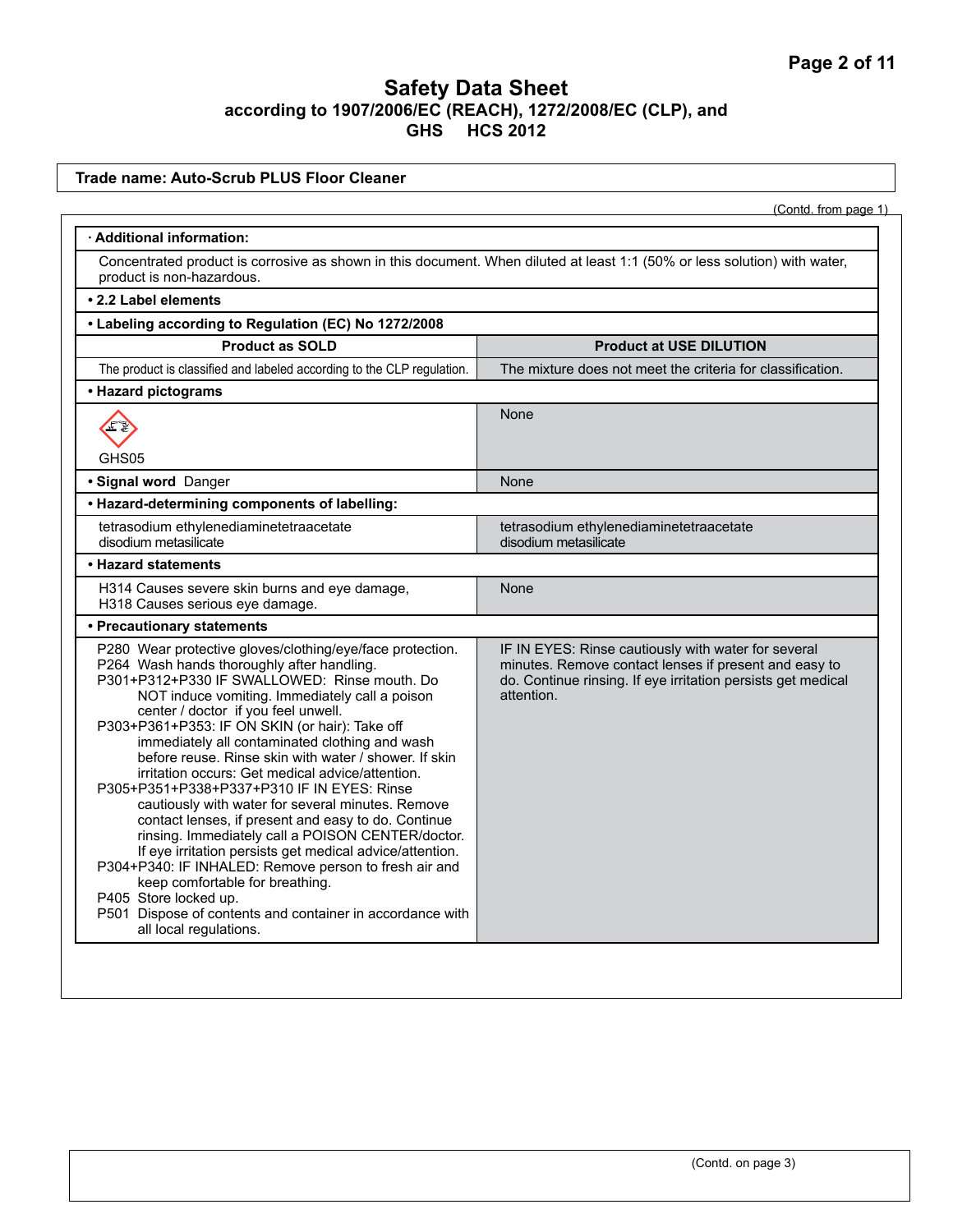| <b>Trade name: Auto-Scrub PLUS Floor Cleaner</b>                                                                      |                                    |                                                                                                                  |                    |
|-----------------------------------------------------------------------------------------------------------------------|------------------------------------|------------------------------------------------------------------------------------------------------------------|--------------------|
|                                                                                                                       |                                    | (Contd. from page 2)                                                                                             |                    |
| 3 Composition/information on ingredients                                                                              |                                    |                                                                                                                  |                    |
| • 3.2 Mixtures<br>. Description: Mixture of substances listed below with nonhazardous additions.                      |                                    |                                                                                                                  |                    |
| • Dangerous components:                                                                                               |                                    |                                                                                                                  |                    |
| CAS: 68439-46-3                                                                                                       | alcohols, C9-11, ethoxylated       |                                                                                                                  | $< 10.0\%$         |
| NLP: 500-446-0                                                                                                        | X Xi R36/38                        |                                                                                                                  |                    |
|                                                                                                                       |                                    | Skin Irrit. 2, H315, Eye Irrit. 2A, H319                                                                         |                    |
| CAS: 64-02-8                                                                                                          |                                    | tetrasodium ethylenediaminetetraacetate                                                                          | $<$ 4.0%           |
| EINECS: 200-573-9<br>Index number: 607-428-00-2                                                                       | $X$ Xn R22; $X$ Xi R41             |                                                                                                                  |                    |
|                                                                                                                       | Eye Dam. 1, H318                   |                                                                                                                  |                    |
|                                                                                                                       | Acute Tox. 4, H302                 |                                                                                                                  |                    |
| CAS: 6834-92-0                                                                                                        | disodium metasilicate              |                                                                                                                  | $<$ 4.0%           |
| EINECS: 229-912-9<br>Index number: 014-010-00-8                                                                       | $E$ <sup>2</sup> C R34; $X$ Xi R37 |                                                                                                                  |                    |
|                                                                                                                       |                                    | Skin Corr. 1B, H314, Eye Dam. 1, H318                                                                            |                    |
|                                                                                                                       |                                    |                                                                                                                  |                    |
|                                                                                                                       | STOT SE 3, H335                    |                                                                                                                  |                    |
| • Additional information: For the wording of the listed risk phrases refer to section 16.                             |                                    |                                                                                                                  |                    |
| . 4.1 Description of first aid measures                                                                               |                                    |                                                                                                                  |                    |
| <b>Product as SOLD</b><br>· General information: No special measures required.                                        |                                    | <b>Product at USE DILUTION</b><br>No special measures required.                                                  |                    |
| • After inhalation: Supply fresh air; consult doctor in case of                                                       |                                    | Remove victim to fresh air and keep comfortable for                                                              |                    |
| complaints.<br>• After skin contact:                                                                                  |                                    | breathing.<br>Immediately rinse with water.                                                                      |                    |
| Immediately rinse with water.<br>If skin irritation continues, consult a doctor.                                      |                                    | If skin irritation continues, consult a doctor.                                                                  |                    |
| · After eye contact:                                                                                                  |                                    | Rinse cautiously with water for several minutes. Remove                                                          |                    |
| Remove contact lenses if worn.<br>Rinse opened eye for several minutes under running water.<br>Then consult a doctor. |                                    | contact lenses if present and easy to do. Continue rinsing.<br>If eye irritation persists get medical attention. |                    |
| • After swallowing:                                                                                                   |                                    | Rinse mouth. Do NOT induce vomiting. Call a POISON                                                               |                    |
| Rinse out mouth and then drink plenty of water.<br>Do not induce vomiting; call for medical help immediately.         |                                    | CENTER or doctor/physician if you feel unwell.                                                                   |                    |
| . 4.2 Most important symptoms and effects, both acute                                                                 |                                    | No known effects.                                                                                                |                    |
| and delayed<br>Cramp, Nausea, Thirst, Coughing, Allergic reactions                                                    |                                    |                                                                                                                  |                    |
| • Hazards<br>No further relevant information available.                                                               |                                    | No known effects.                                                                                                |                    |
| . 4.3 Indication of any immediate medical attention and special treatment needed                                      |                                    |                                                                                                                  |                    |
| Treat skin and mucous membrane with antihistamine and                                                                 |                                    | Treat symptomatically.                                                                                           |                    |
| corticoid preparations.                                                                                               |                                    |                                                                                                                  |                    |
| In cases of irritation to the lungs, initial treatment with corti-<br>cal steroid inhalants.                          |                                    |                                                                                                                  |                    |
| Medical supervision for at least 48 hours.                                                                            |                                    |                                                                                                                  | (Contd. on page 4) |

If swallowed, gastric irrigation.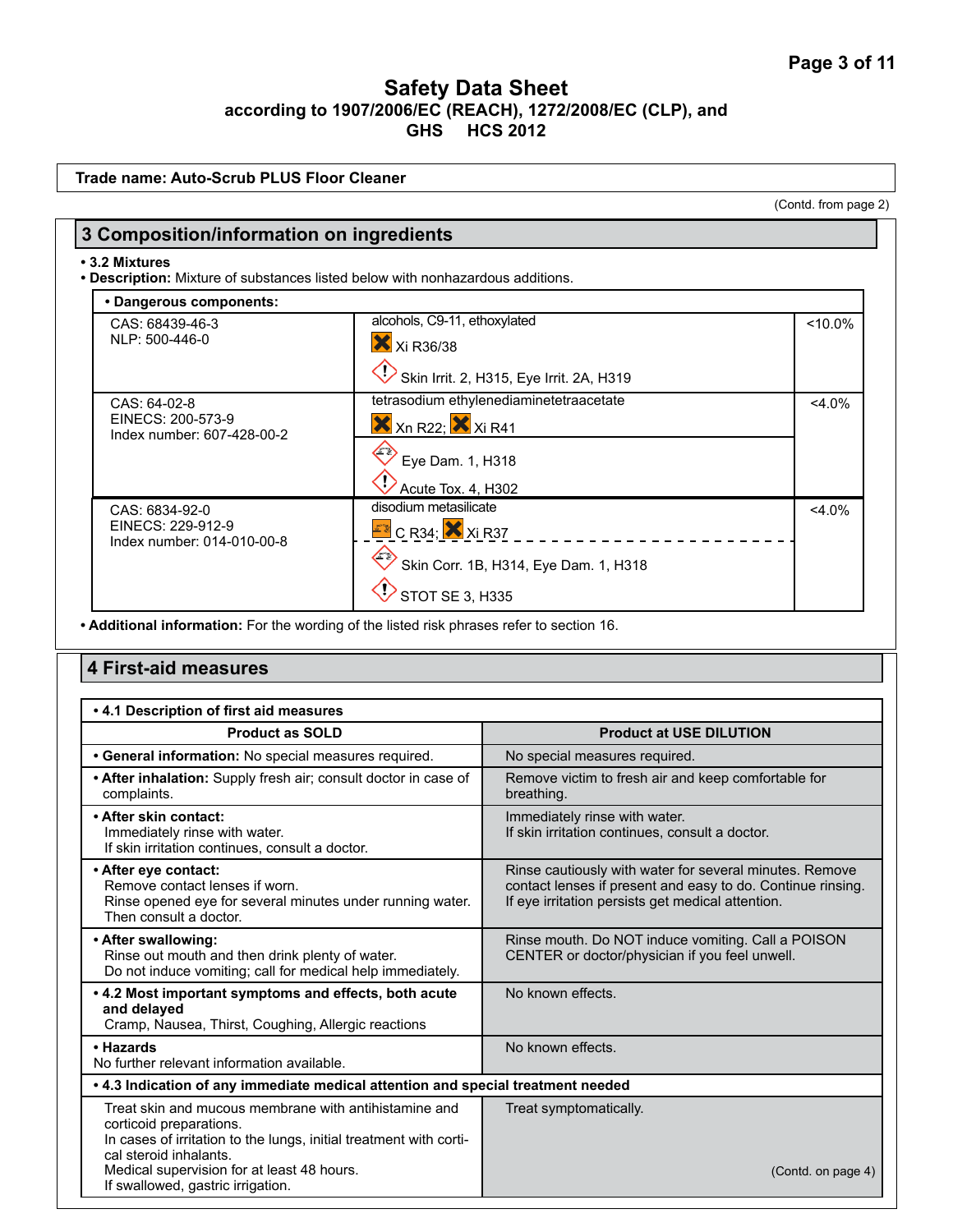#### **Trade name: Auto-Scrub PLUS Floor Cleaner**

(Contd. from page 3)

#### **5 Fire-fighting measures**

#### **• 5.1 Extinguishing media**

**• Suitable extinguishing agents:** 

CO2, powder or water spray. Fight larger fires with water spray or alcohol resistant foam.

- **For safety reasons unsuitable extinguishing agents:** None.
- **5.2 Special hazards arising from the substance or mixture** No further relevant information available.
- **5.3 Advice for firefighters**
- **Protective equipment:** Wear self-contained respiratory protective device. Wear fully protective suit.
- **Additional information** No further relevant information available.

### **6 Accidental release measures**

| • 6.1 Personal precautions, protective equipment and emergency procedures                                                                                         |                                                                                                                                                                     |  |
|-------------------------------------------------------------------------------------------------------------------------------------------------------------------|---------------------------------------------------------------------------------------------------------------------------------------------------------------------|--|
| <b>Product as SOLD</b>                                                                                                                                            | <b>Product at USE DILUTION</b>                                                                                                                                      |  |
| Ensure adequate ventilation<br>Product forms slippery surface when combined with water.                                                                           | Use personal protective equipment as required.                                                                                                                      |  |
| • 6.2 Environmental precautions:                                                                                                                                  |                                                                                                                                                                     |  |
| Dilute with plenty of water.<br>Do not allow to enter sewers/ surface or ground water.                                                                            | Avoid contact of large amounts of spilled material and run off<br>with soil and surface waterways.                                                                  |  |
| .6.3 Methods and material for containment and cleaning up:                                                                                                        |                                                                                                                                                                     |  |
| Absorb with liquid-binding material (sand, diatomite, acid<br>binders, universal binders, sawdust).<br>Ensure adequate ventilation.                               | Large Spills: Flush area with water. Prevent entry into water-<br>ways.<br>Small Spills: Wipe up with absorbent material.                                           |  |
| • 6.4 Reference to other sections                                                                                                                                 |                                                                                                                                                                     |  |
| See Section 7 for information on safe handling.<br>See Section 8 for information on personal protection<br>equipment.<br>See Section 13 for disposal information. | See Section 7 for information on safe handling.<br>See Section 8 for information on personal protection equip-<br>ment.<br>See Section 13 for disposal information. |  |

# **7 Handling and storage • 7.1 Precautions for safe handling Product as SOLD Product at USE DILUTION** Ensure good ventilation/exhaustion at the workplace. Prevent formation of aerosols. No special measures required. **• Information about fire - and explosion protection:**  No special measures required. No special measures required.

(Contd. on page 5)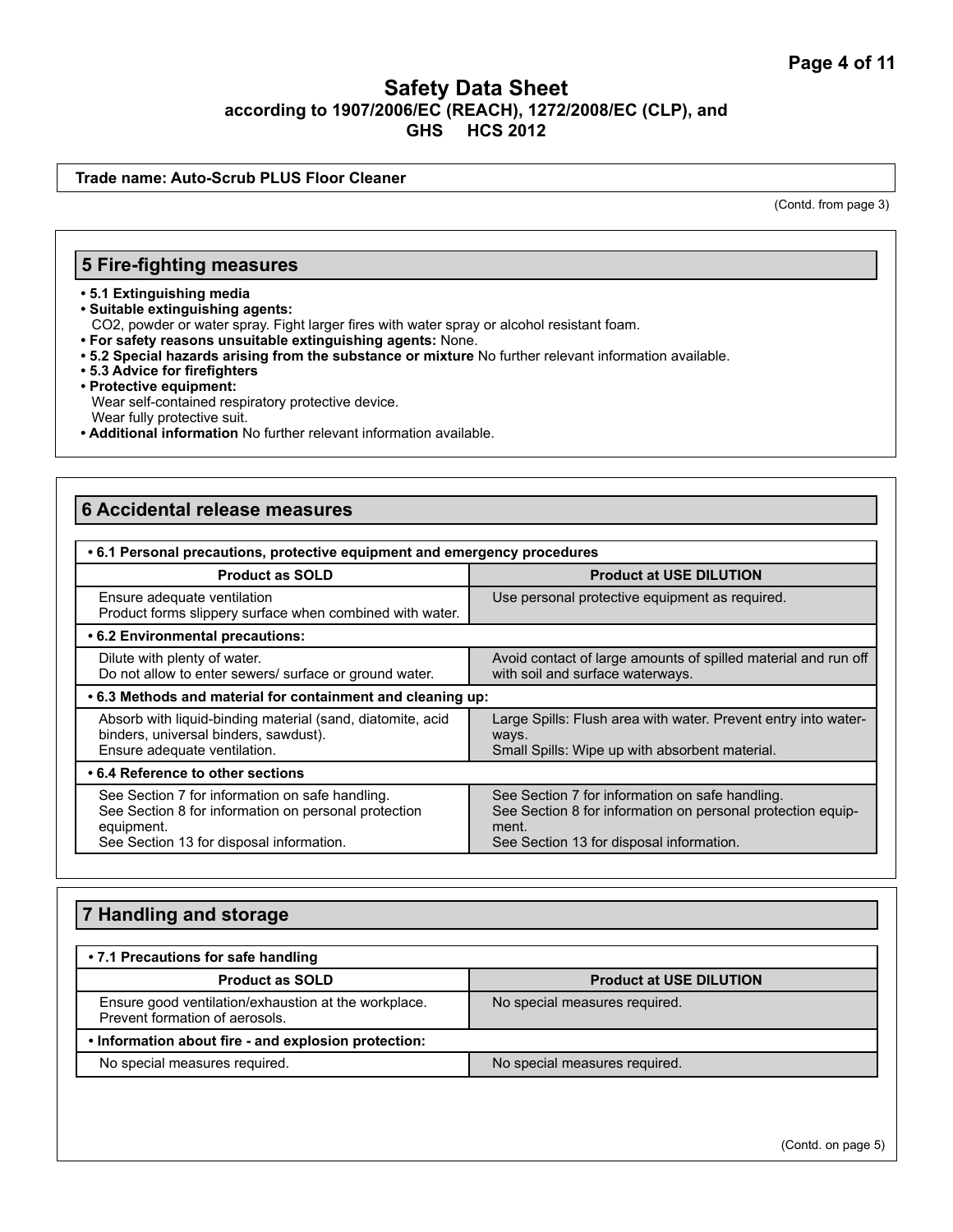#### **Trade name: Auto-Scrub PLUS Floor Cleaner**

(Contd. from page 4)

| <b>Product as SOLD</b>                                                                        | <b>Product at USE DILUTION</b>    |  |
|-----------------------------------------------------------------------------------------------|-----------------------------------|--|
| • 7.2 Conditions for safe storage, including any incompatibilities                            |                                   |  |
| • Storage:                                                                                    |                                   |  |
| . Requirements to be met by storerooms and receptacles:                                       |                                   |  |
| No special requirements.                                                                      | Keep out of reach of children.    |  |
| . Information about storage in one common storage facility:                                   |                                   |  |
| Store away from foodstuffs.                                                                   | No storage precautions necessary. |  |
| • Further information about storage conditions:                                               |                                   |  |
| Keep container tightly sealed.<br>No storage precautions necessary.<br>Protect from freezing. |                                   |  |
| .7.3 Specific end use(s) No further relevant information available.                           |                                   |  |

| 8 Exposure controls/personal protection                                                                                                                                                                                                                                                                                                    |                                                                              |  |
|--------------------------------------------------------------------------------------------------------------------------------------------------------------------------------------------------------------------------------------------------------------------------------------------------------------------------------------------|------------------------------------------------------------------------------|--|
|                                                                                                                                                                                                                                                                                                                                            |                                                                              |  |
| . Additional information about design of technical facilities: No further data; see item 7.<br><b>Product as SOLD</b><br><b>Product at USE DILUTION</b>                                                                                                                                                                                    |                                                                              |  |
| • 8.1 Control parameters                                                                                                                                                                                                                                                                                                                   |                                                                              |  |
| . Ingredients with limit values that require monitoring at the workplace:                                                                                                                                                                                                                                                                  |                                                                              |  |
| The product does not contain any relevant quantities of<br>materials with critical values that have to be monitored at<br>the workplace.<br>• DNELs No further relevant information available.<br>• PNECs No further relevant information available.<br>• Additional information: The lists valid during the making<br>were used as basis. | Not applicable                                                               |  |
| • 8.2 Exposure controls                                                                                                                                                                                                                                                                                                                    |                                                                              |  |
| • Personal protective equipment:                                                                                                                                                                                                                                                                                                           |                                                                              |  |
| • General protective and hygienic measures:                                                                                                                                                                                                                                                                                                |                                                                              |  |
| The usual precautionary measures are to be adhered to<br>when handling chemicals.<br>Keep away from foodstuffs, beverages and feed.<br>Immediately remove all soiled and contaminated clothing.<br>Wash hands before breaks and at the end of work.<br>Avoid contact with the eyes and skin.                                               | Not required under normal conditions of use.                                 |  |
| • Respiratory protection:                                                                                                                                                                                                                                                                                                                  |                                                                              |  |
| Not required under normal conditions of use.<br>Use suitable respiratory protective device in case of insuf-<br>ficient ventilation.<br>Use suitable respiratory protective device when high con-<br>centrations are present.                                                                                                              | A respirator is not required under normal and intended<br>conditions of use. |  |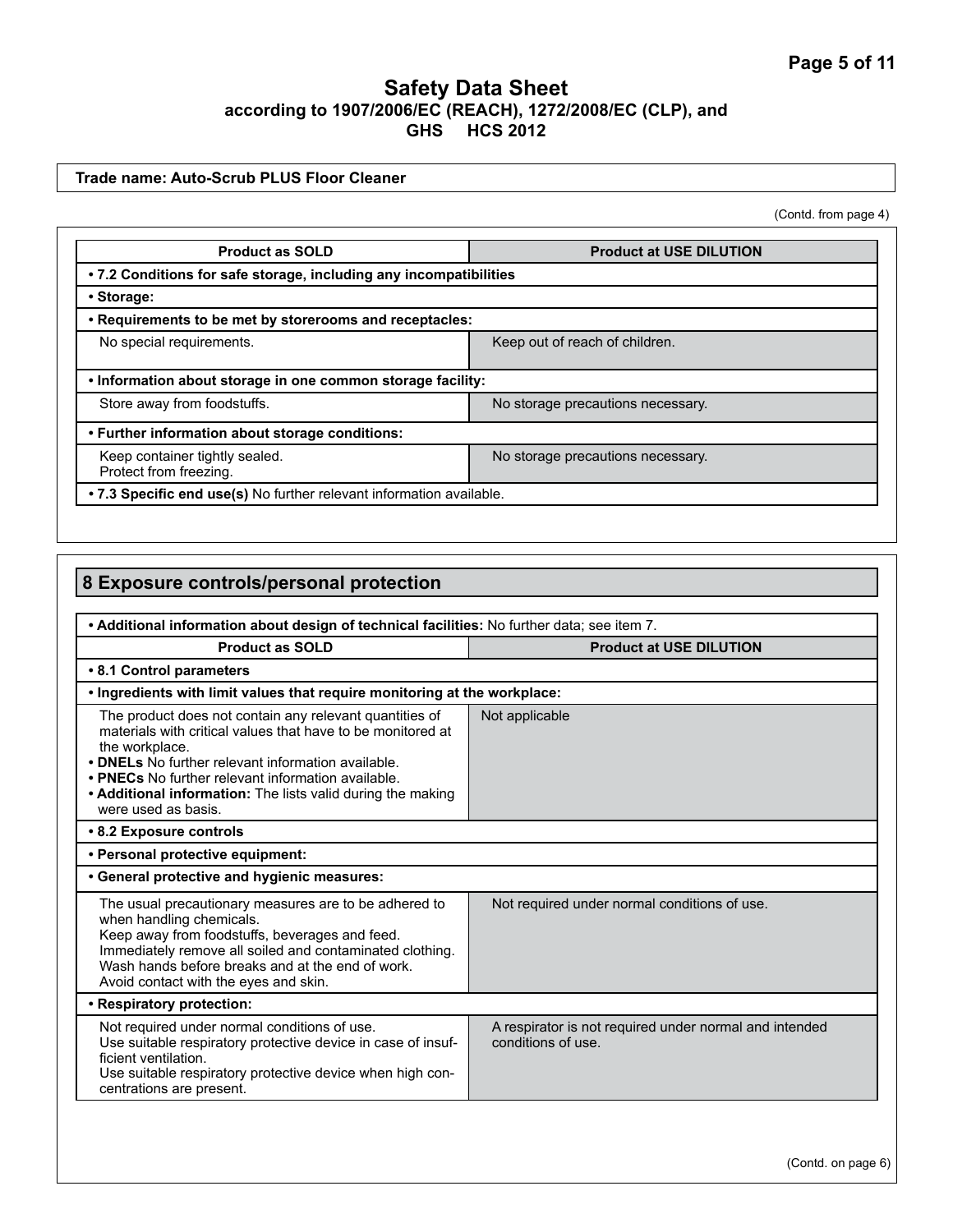| <b>Trade name: Auto-Scrub PLUS Floor Cleaner</b>                                                                                                                                                                                                                                                                                                                    |             |                                                |
|---------------------------------------------------------------------------------------------------------------------------------------------------------------------------------------------------------------------------------------------------------------------------------------------------------------------------------------------------------------------|-------------|------------------------------------------------|
| (Contd. from page 5)                                                                                                                                                                                                                                                                                                                                                |             |                                                |
| <b>Product as SOLD</b>                                                                                                                                                                                                                                                                                                                                              |             | <b>Product at USE DILUTION</b>                 |
| • Protection of hands:                                                                                                                                                                                                                                                                                                                                              |             |                                                |
| Protective gloves<br>The glove material has to be impermeable and resistant to<br>the product/ the substance/ the preparation.<br>Selection of the glove material on consideration of the<br>penetration times, rates of diffusion and the degradation.                                                                                                             | conditions. | No protective equipment is needed under normal |
| • Material of gloves                                                                                                                                                                                                                                                                                                                                                |             |                                                |
| The selection of the suitable gloves does not only depend<br>on the material, but also on further marks of quality and<br>varies from manufacturer to manufacturer. As the product is<br>a preparation of several substances, the resistance of the<br>glove material can not be calculated in advance and has<br>therefore to be checked prior to the application. | conditions. | No protective equipment is needed under normal |
| • Penetration time of glove material                                                                                                                                                                                                                                                                                                                                |             |                                                |
| The exact break through time has to be found out by the<br>manufacturer of the protective gloves and has to<br>be observed.                                                                                                                                                                                                                                         | conditions. | No protective equipment is needed under normal |
| . For the permanent contact gloves made of the following materials are suitable:                                                                                                                                                                                                                                                                                    |             |                                                |
| Neoprene gloves<br>Butyl rubber, BR                                                                                                                                                                                                                                                                                                                                 | conditions. | No protective equipment is needed under normal |
| • Eye protection:                                                                                                                                                                                                                                                                                                                                                   |             |                                                |
| No protective equipment is needed under normal<br>conditions.<br>Tightly sealed goggles                                                                                                                                                                                                                                                                             |             |                                                |
| · Body protection:                                                                                                                                                                                                                                                                                                                                                  |             |                                                |
| Protective work clothing.                                                                                                                                                                                                                                                                                                                                           | conditions. | No protective equipment is needed under normal |
| • Limitation and supervision of exposure into the environment                                                                                                                                                                                                                                                                                                       |             |                                                |
| No further relevant information available.                                                                                                                                                                                                                                                                                                                          |             | No further relevant information available.     |
| • Risk management measures                                                                                                                                                                                                                                                                                                                                          |             |                                                |
| See Section 7 for additional information.<br>No further relevant information available.                                                                                                                                                                                                                                                                             |             | No further relevant information available.     |
| 9 Physical and chemical properties                                                                                                                                                                                                                                                                                                                                  |             |                                                |
| <b>Product as SOLD</b>                                                                                                                                                                                                                                                                                                                                              |             | <b>Product at USE DILUTION</b>                 |
| • 9.1 Information on basic physical and chemical properties                                                                                                                                                                                                                                                                                                         |             |                                                |

| • General Information<br>• Appearance:<br>Form:<br>Color:<br>• Odor:<br>• Odor threshold: | Liguid<br>Purple<br>None<br>Not determined. | Liguid<br>Clear<br>None<br>Not determined. |
|-------------------------------------------------------------------------------------------|---------------------------------------------|--------------------------------------------|
| $\cdot$ pH-value at 20 $\degree$ C:                                                       | 13.2-13.7 for concentrate                   | $9.0 - 9.5$                                |
|                                                                                           |                                             |                                            |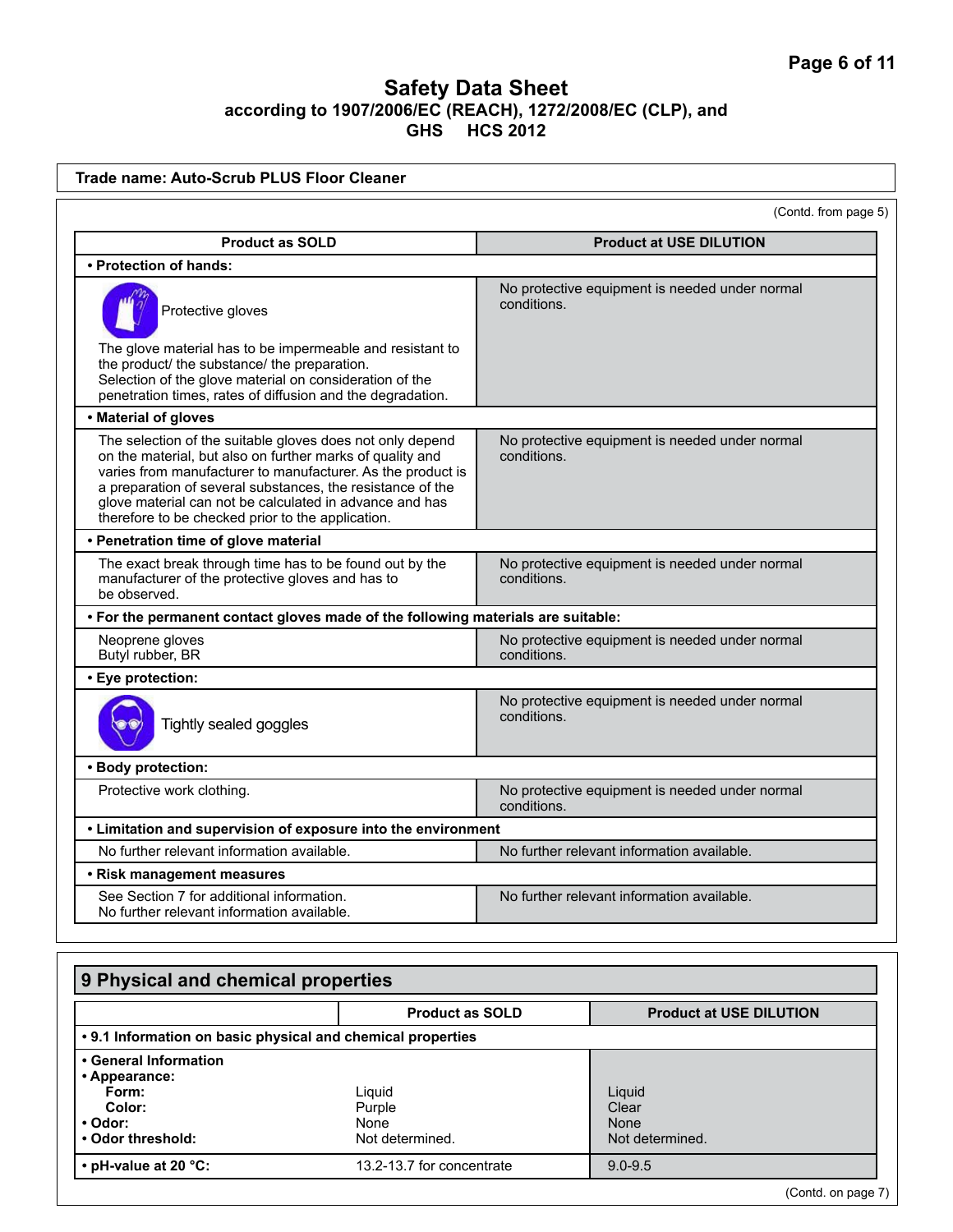|                                                                                                     |                                                                                 | (Contd. from page 6)                                                              |
|-----------------------------------------------------------------------------------------------------|---------------------------------------------------------------------------------|-----------------------------------------------------------------------------------|
|                                                                                                     | <b>Product as SOLD</b>                                                          | <b>Product at USE DILUTION</b>                                                    |
| • Change in condition<br><b>Melting point/Melting range:</b><br><b>Boiling point/Boiling range:</b> | Undetermined.<br>212 °F / 100 °C                                                | Not applicable.<br>100° C / 212° F                                                |
| • Flash point:                                                                                      | >212 °F / >100 °C<br>Product determined not to support<br>sustained combustion. | Not applicable.                                                                   |
| • Flammability (solid, gaseous):                                                                    | Not applicable.                                                                 | Not applicable.                                                                   |
| · Ignition temperature:                                                                             | Not determined.                                                                 | Not applicable.                                                                   |
| • Decomposition temperature:                                                                        | Not determined.                                                                 | Not determined.                                                                   |
| · Self-igniting:                                                                                    | Product is not self-igniting.                                                   | Product is not self-igniting.                                                     |
| • Danger of explosion:                                                                              | Product does not present an<br>explosion hazard.                                | Product does not present an explosion<br>hazard.                                  |
| • Explosion limits:<br>Lower:<br>Upper:                                                             | Not determined.<br>Not determined.                                              | Not determined.<br>Not determined.                                                |
| • Vapor pressure at 20 °C:                                                                          | 23 hPa                                                                          | Not determined.                                                                   |
| • Density at 20 °C:<br>• Relative density<br>• Vapor density<br>• Evaporation rate                  | 1.065 $g/cm^{3}$<br>Not determined.<br>Not applicable.<br>Not applicable.       | $1.00$ g/cm <sup>3</sup><br>Not determined.<br>Not applicable.<br>Not applicable. |
| . Solubility in / Miscibility with water:                                                           | Fully miscible.                                                                 | Complete                                                                          |
| • Partition coefficient<br>(n-octanol/water):                                                       | Not determined.                                                                 | Not determined.                                                                   |
| • Viscosity:<br>Dynamic:<br>Kinematic:                                                              | 1.4489 mm <sup>2</sup> /s (cSt) @ 22°C<br>Not applicable.                       | Not determined.<br>Not determined.                                                |
| · Solvent content:<br><b>Organic solvents:</b><br>Water:                                            | Not applicable.<br>76.4 %                                                       | Not determined.<br>Not determined.                                                |
| • 9.2 Other information                                                                             | No further relevant information<br>available.                                   | No further relevant information available.                                        |

# **10 Stability and reactivity**

- **10.1 Reactivity** Not determined.
- **10.2 Chemical stability**
- **Thermal decomposition / conditions to be avoided:** No decomposition if used and stored according to specifications.
- **10.3 Possibility of hazardous reactions** Toxic fumes may be released if heated above the decomposition point. Reacts with strong acids and alkali. Reacts with strong oxidizing agents.
- **10.5 Incompatible materials:** Strong oxidizing agents.
- **10.6 Hazardous decomposition products:**  Sulphur oxides (SOx) Carbon monoxide and carbon dioxide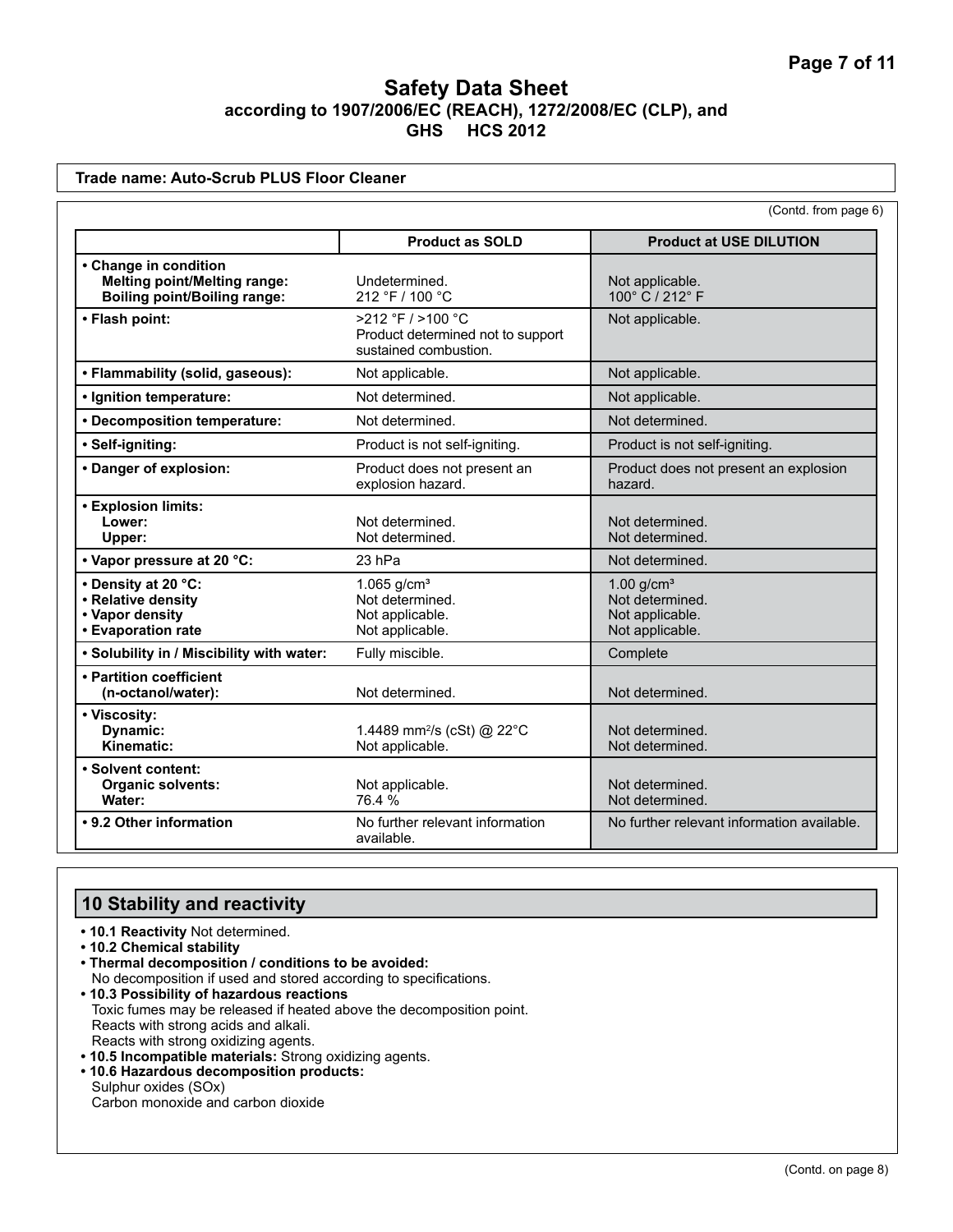#### **Trade name: Auto-Scrub PLUS Floor Cleaner**

(Contd. from page 7)

| <b>11 Toxicological information</b>                                                                                                                                                         |                                |  |
|---------------------------------------------------------------------------------------------------------------------------------------------------------------------------------------------|--------------------------------|--|
| <b>Product as SOLD</b>                                                                                                                                                                      | <b>Product at USE DILUTION</b> |  |
| • 11.1 Information on toxicological effects                                                                                                                                                 |                                |  |
| • Acute toxicity:                                                                                                                                                                           |                                |  |
| . LD/LC50 values relevant for classification:                                                                                                                                               | Non-toxic at use-dilution.     |  |
| 6834-92-0 disodium metasilicate                                                                                                                                                             |                                |  |
| LD50<br>1280 mg/kg (rat)<br>Oral                                                                                                                                                            |                                |  |
| • Primary irritant effect:                                                                                                                                                                  |                                |  |
| $\cdot$ on the skin:                                                                                                                                                                        |                                |  |
| Irritant to skin and mucous membranes.                                                                                                                                                      | Non-hazardous at use-dilution. |  |
| • on the eye:                                                                                                                                                                               |                                |  |
| Strong irritant with the danger of severe eye injury.                                                                                                                                       | Non-hazardous at use-dilution. |  |
| • Sensitization: No sensitizing effects known.                                                                                                                                              | No sensitizing effects known.  |  |
| • Additional toxicological information:                                                                                                                                                     |                                |  |
| The product shows the following dangers according to<br>the calculation method of the General EU Classification<br>Guidelines for Preparations as issued in the latest version:<br>Irritant |                                |  |

### **12 Ecological information**

**• 12.1 Toxicity**

- **Aquatic toxicity:** The product contains materials that are harmful to the environment.
- **12.2 Persistence and degradability** The product is biodegradable.
- **12.3 Bioaccumulative potential** No further relevant information available.
- **12.4 Mobility in soil** No further relevant information available.
- **Additional ecological information:**
- **General notes:**

This statement was deduced from the properties of the single components.

Water hazard class 1 (German Regulation) (Self-assessment): slightly hazardous for water

Do not allow undiluted product or large quantities of it to reach ground water, water course or sewage system. Due to available data on eliminability/decomposition and bioaccumulation potential prolonged term damage of the environment can not be excluded.

- **12.5 Results of PBT and vPvB assessment**
- **PBT:** Not applicable.
- **vPvB:** Not applicable.
- **12.6 Other adverse effects** No further relevant information available.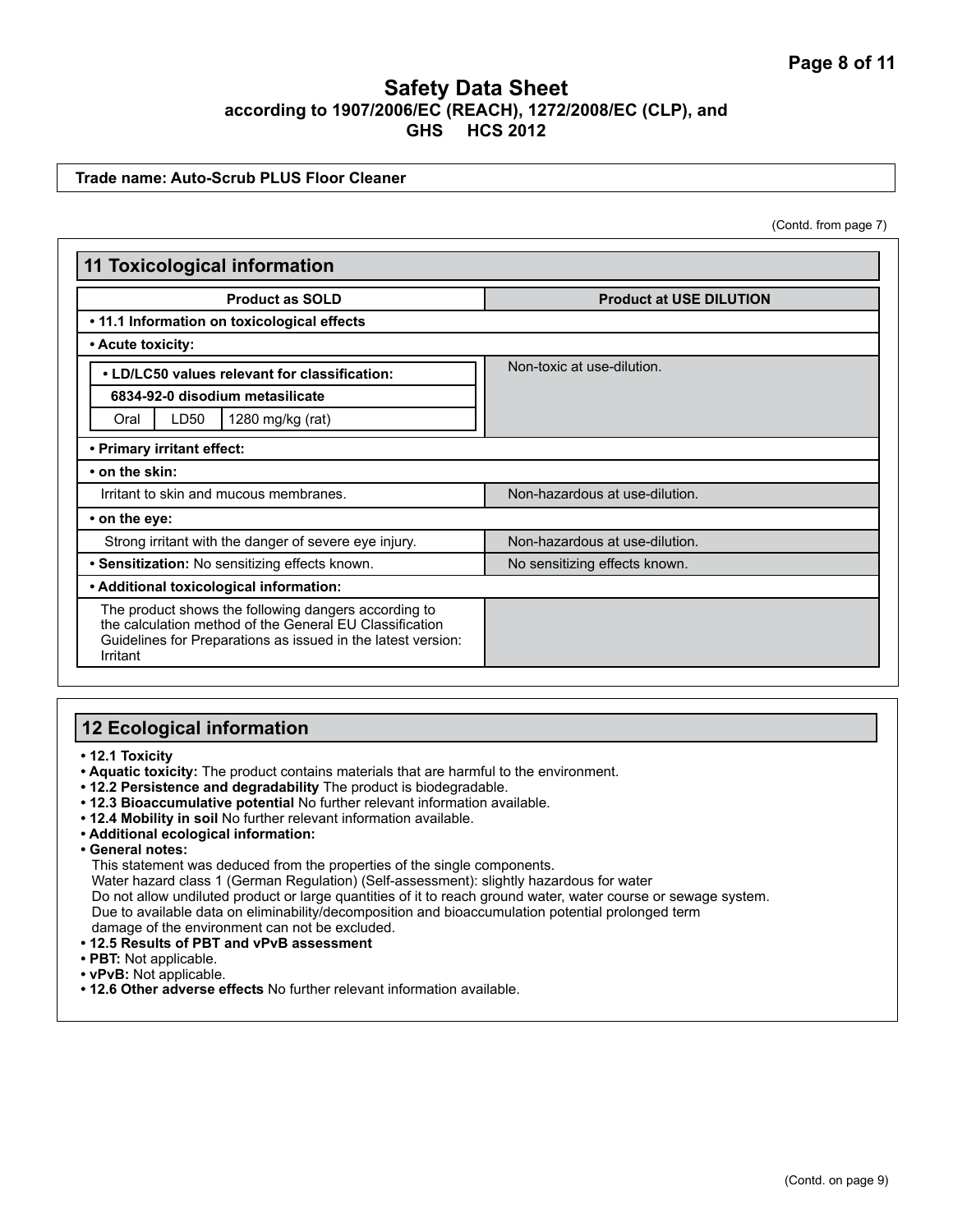#### **Trade name: Auto-Scrub PLUS Floor Cleaner**

(Contd. from page 8)

| <b>13 Disposal considerations</b>                                                                                                                                                                                                                            |                                                                                        |  |
|--------------------------------------------------------------------------------------------------------------------------------------------------------------------------------------------------------------------------------------------------------------|----------------------------------------------------------------------------------------|--|
| • 13.1 Waste treatment methods                                                                                                                                                                                                                               |                                                                                        |  |
| <b>Product as SOLD</b>                                                                                                                                                                                                                                       | <b>Product at USE DILUTION</b>                                                         |  |
| • Recommendation                                                                                                                                                                                                                                             |                                                                                        |  |
| Small amounts may be diluted with plenty of water and<br>washed away. Dispose of bigger amounts in accordance with<br>Local Authority requirements.<br>Must not be disposed together with household garbage. Do<br>not allow product to reach sewage system. | Diluted product can be flushed to sanitary sewer. Discard<br>empty container in trash. |  |
| • Uncleaned packaging:                                                                                                                                                                                                                                       |                                                                                        |  |
| • Recommendation: Disposal must be made according to<br>official regulations.                                                                                                                                                                                | Diluted product can be flushed to sanitary sewer. Discard<br>empty container in trash. |  |
| • Recommended cleansing agents: Water, if necessary<br>together with cleansing agents.                                                                                                                                                                       | Water                                                                                  |  |

| <b>14 Transport information</b>                                                   |                                                                                             |
|-----------------------------------------------------------------------------------|---------------------------------------------------------------------------------------------|
| <b>Product as SOLD</b>                                                            |                                                                                             |
| • 14.1 UN-Number<br>• DOT, ADR, ADN, IMDG, IATA                                   | <b>UN1760</b>                                                                               |
| • 14.2 UN proper shipping name<br>• DOT, ADR, ADN, IMDG, IATA                     | UN1760, corrosive liquids, n.o.s., (containing sodium<br>metasilicate), 8, PGIII, Ltd. Qty. |
| • 14.3 Transport hazard class(es)                                                 |                                                                                             |
| • DOT, ADR, ADN, IMDG, IATA<br>• Class                                            | 8                                                                                           |
| • 14.4 Packing group<br>• DOT, ADR, IMDG, IATA                                    | Ш                                                                                           |
| . 14.5 Environmental hazards:<br>• Marine pollutant:                              | N <sub>0</sub>                                                                              |
| • 14.6 Special precautions for user                                               | Not applicable.                                                                             |
| • 14.7 Transport in bulk according to Annex II of<br>MARPOL73/78 and the IBC Code | Not applicable.                                                                             |
| • UN "Model Regulation":                                                          | UN1760, corrosive liquids, n.o.s., (containing sodium<br>metasilicate), 8, PGIII, Ltd. Qty. |
| <b>Product at USE DILUTION</b> Not intended for transport.                        |                                                                                             |

(Contd. on page 10)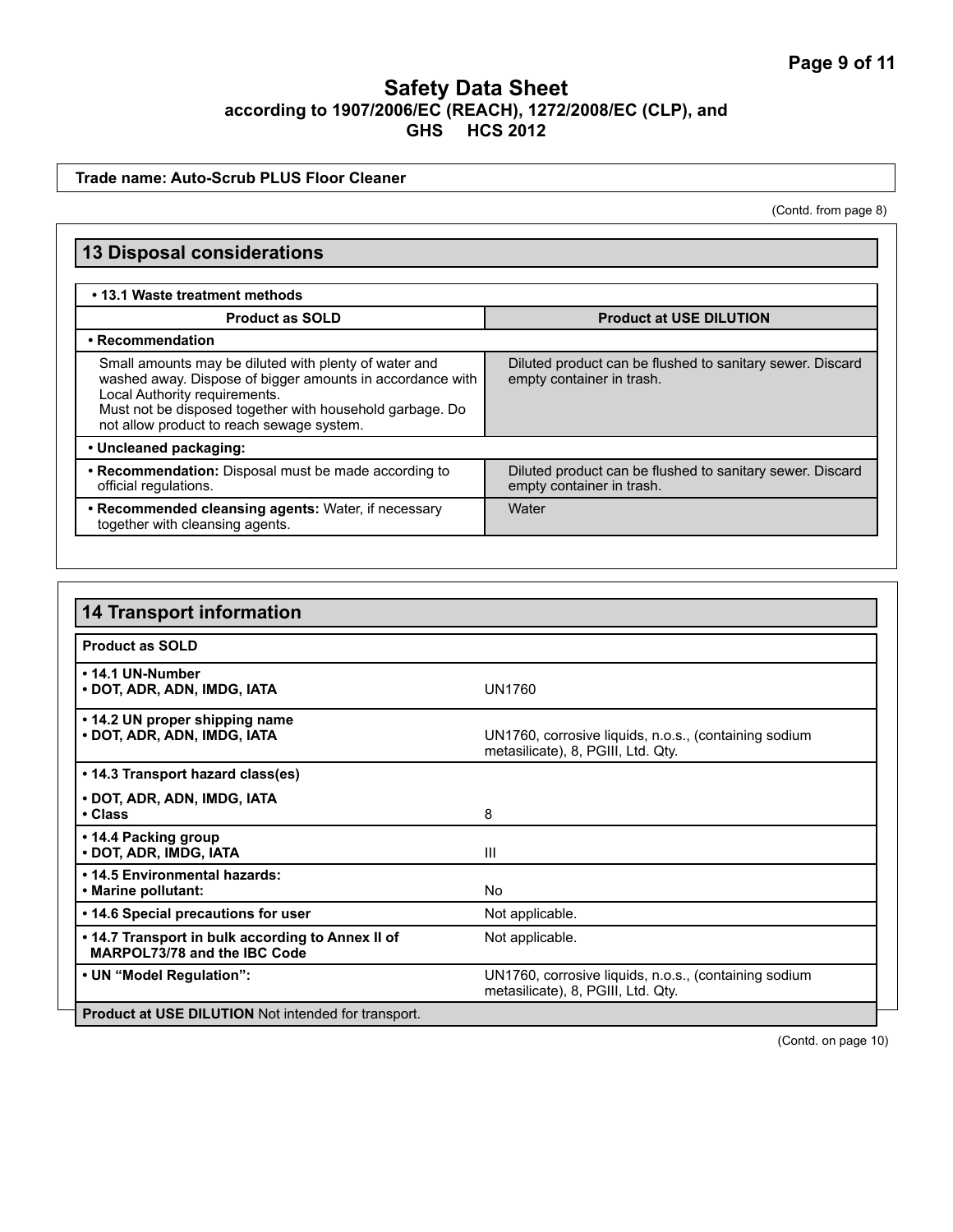**Trade name: Auto-Scrub PLUS Floor Cleaner**

(Contd. from page 9)

# **15 Regulatory information**

**• 15.1 Safety, health and environmental regulations/legislation specific for the substance or mixture**

**• United States (USA)**

| <b>Product as SOLD</b>                                             | <b>Product at USE DILUTION</b>     |  |
|--------------------------------------------------------------------|------------------------------------|--|
| · Section 355 (extremely hazardous substances):                    |                                    |  |
| None of the ingredients is listed.                                 | Not applicable.                    |  |
| · Section 313 (Specific toxic chemical listings):                  |                                    |  |
| None of the ingredients is listed.                                 | None of the ingredients is listed. |  |
| • TSCA (Toxic Substances Control Act):                             |                                    |  |
| All ingredients are listed.                                        | All ingredients are listed.        |  |
| • Proposition 65 (California):                                     |                                    |  |
| • Chemicals known to cause cancer:                                 |                                    |  |
| None of the ingredients is listed.                                 | None of the ingredients is listed. |  |
| • Chemicals known to cause reproductive toxicity for females:      |                                    |  |
| None of the ingredients is listed.                                 | None of the ingredients is listed. |  |
| • Chemicals known to cause reproductive toxicity for males:        |                                    |  |
| None of the ingredients is listed.                                 | None of the ingredients is listed. |  |
| • Chemicals known to cause developmental toxicity:                 |                                    |  |
| None of the ingredients is listed.                                 | None of the ingredients is listed. |  |
| <b>• Carcinogenic Categories</b>                                   |                                    |  |
| • EPA (Environmental Protection Agency)                            |                                    |  |
| None of the ingredients is listed.                                 | None of the ingredients is listed. |  |
| • IARC (International Agency for Research on Cancer)               |                                    |  |
| None of the ingredients is listed.                                 | None of the ingredients is listed. |  |
| • TLV (Threshold Limit Value established by ACGIH)                 |                                    |  |
| None of the ingredients is listed.                                 | None of the ingredients is listed. |  |
| . NIOSH-Ca (National Institute for Occupational Safety and Health) |                                    |  |
| None of the ingredients is listed.                                 | None of the ingredients is listed. |  |
| • OSHA-Ca (Occupational Safety & Health Administration)            |                                    |  |
| None of the ingredients is listed.                                 | All ingredients are listed.        |  |